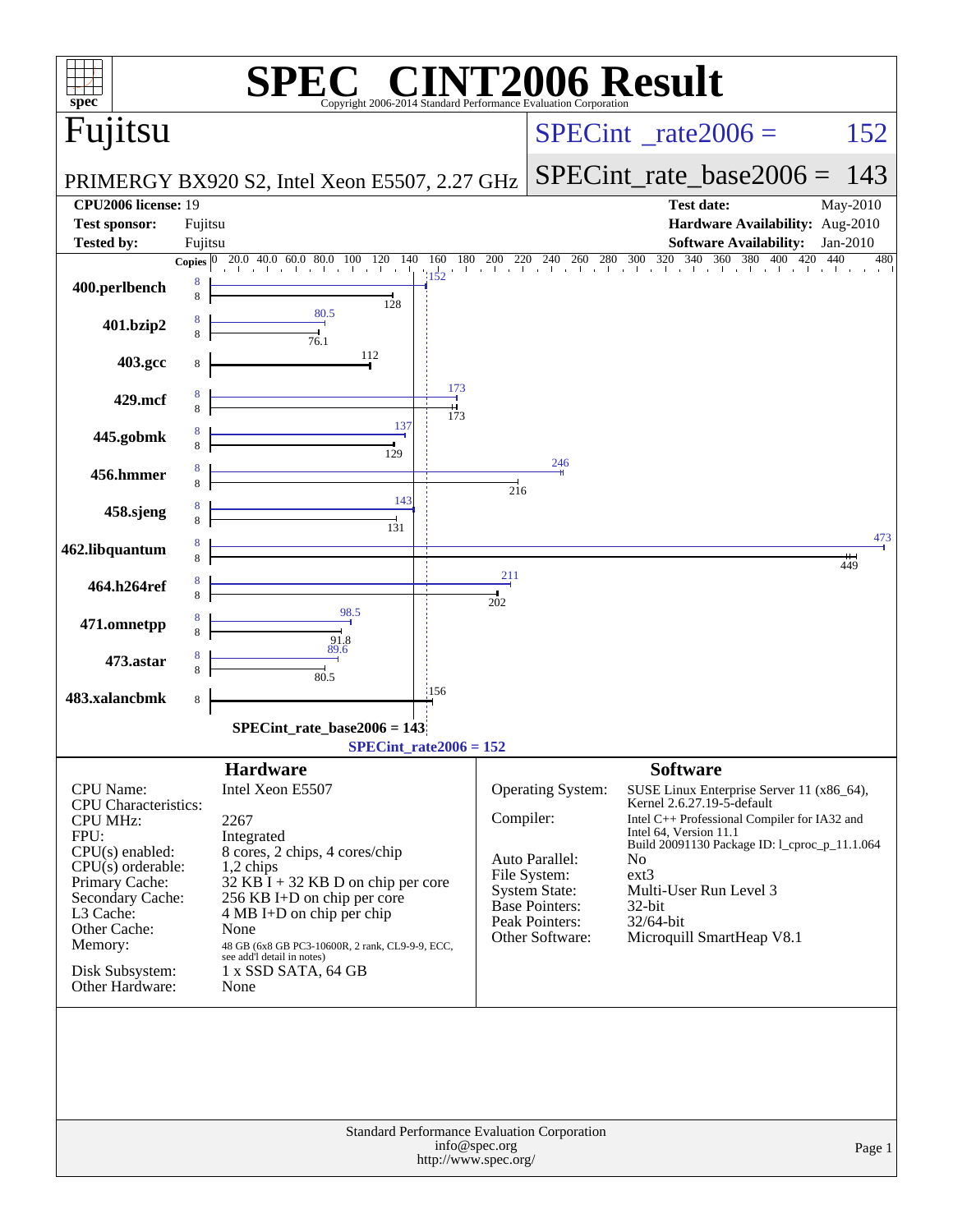

# Fujitsu

#### SPECint rate $2006 = 152$

[SPECint\\_rate\\_base2006 =](http://www.spec.org/auto/cpu2006/Docs/result-fields.html#SPECintratebase2006) 143

#### PRIMERGY BX920 S2, Intel Xeon E5507, 2.27 GHz

**[CPU2006 license:](http://www.spec.org/auto/cpu2006/Docs/result-fields.html#CPU2006license)** 19 **[Test date:](http://www.spec.org/auto/cpu2006/Docs/result-fields.html#Testdate)** May-2010 **[Test sponsor:](http://www.spec.org/auto/cpu2006/Docs/result-fields.html#Testsponsor)** Fujitsu **[Hardware Availability:](http://www.spec.org/auto/cpu2006/Docs/result-fields.html#HardwareAvailability)** Aug-2010 **[Tested by:](http://www.spec.org/auto/cpu2006/Docs/result-fields.html#Testedby)** Fujitsu **[Software Availability:](http://www.spec.org/auto/cpu2006/Docs/result-fields.html#SoftwareAvailability)** Jan-2010

#### **[Results Table](http://www.spec.org/auto/cpu2006/Docs/result-fields.html#ResultsTable)**

|                    | <b>Base</b>   |                                                                                                          |       |                |            |                |            | <b>Peak</b>   |                |              |                |              |                |              |
|--------------------|---------------|----------------------------------------------------------------------------------------------------------|-------|----------------|------------|----------------|------------|---------------|----------------|--------------|----------------|--------------|----------------|--------------|
| <b>Benchmark</b>   | <b>Copies</b> | <b>Seconds</b>                                                                                           | Ratio | <b>Seconds</b> | Ratio      | <b>Seconds</b> | Ratio      | <b>Copies</b> | <b>Seconds</b> | <b>Ratio</b> | <b>Seconds</b> | <b>Ratio</b> | <b>Seconds</b> | <b>Ratio</b> |
| 400.perlbench      |               | 611                                                                                                      | 128   | 610            | 128        | 609            | 128        |               | 515            | 152          | 518            | 151          | 515            | 152          |
| 401.bzip2          |               | 1015                                                                                                     | 76.1  | 1016           | 76.0       | 1011           | 76.4       |               | 959            | 80.5         | 959            | 80.5         | 960            | 80.4         |
| $403.\mathrm{gcc}$ |               | 570                                                                                                      | 113   | 577            | 112        | 574            | <b>112</b> |               | 570            | 113          | 577            | 112          | 574            | 112          |
| $429$ .mcf         |               | 429                                                                                                      | 170   | 421            | 173        | 421            | 173        |               | 420            | 174          | 421            | 173          | 421            | 173          |
| $445$ .gobm $k$    |               | 654                                                                                                      | 128   | 650            | <u>129</u> | 647            | 130        |               | 611            | 137          | 612            | <u>137</u>   | 615            | 136          |
| 456.hmmer          |               | 345                                                                                                      | 216   | 345            | 216        | 345            | 216        |               | 301            | 248          | 303            | 246          | 303            | 246          |
| $458$ .sjeng       |               | 741                                                                                                      | 131   | 741            | 131        | 741            | 131        |               | 679            | <u>143</u>   | 674            | 144          | 679            | 143          |
| 462.libquantum     |               | 365                                                                                                      | 455   | 371            | 447        | 369            | 449        |               | 350            | 473          | 350            | 473          | 350            | 474          |
| 464.h264ref        |               | 877                                                                                                      | 202   | 880            | 201        | 874            | 202        |               | 839            | 211          | 839            | 211          | 840            | 211          |
| 471.omnetpp        |               | 544                                                                                                      | 91.8  | 545            | 91.8       | 545            | 91.8       |               | 508            | 98.4         | 507            | 98.5         | 507            | 98.7         |
| 473.astar          |               | 697                                                                                                      | 80.6  | 697            | 80.5       | 698            | 80.5       |               | 626            | 89.7         | 627            | 89.6         | 627            | 89.6         |
| 483.xalancbmk      |               | 354                                                                                                      | 156   | 353            | 156        | 354            | 156        |               | 354            | 156          | 353            | 156          | 354            | 156          |
|                    |               | Results appear in the order in which they were run. Bold underlined text indicates a median measurement. |       |                |            |                |            |               |                |              |                |              |                |              |

#### **[Submit Notes](http://www.spec.org/auto/cpu2006/Docs/result-fields.html#SubmitNotes)**

The config file option 'submit' was used. numactl was used to bind copies to the cores

#### **[Operating System Notes](http://www.spec.org/auto/cpu2006/Docs/result-fields.html#OperatingSystemNotes)**

'ulimit -s unlimited' was used to set the stacksize to unlimited prior to run

#### **[Platform Notes](http://www.spec.org/auto/cpu2006/Docs/result-fields.html#PlatformNotes)**

The system automatically configures the memory to run at 800 MHz.

#### **[General Notes](http://www.spec.org/auto/cpu2006/Docs/result-fields.html#GeneralNotes)**

 For information about Fujitsu please visit: <http://www.fujitsu.com> Binaries were compiled on SLES 10 with Binutils 2.18.50.0.7.20080502

### **[Base Compiler Invocation](http://www.spec.org/auto/cpu2006/Docs/result-fields.html#BaseCompilerInvocation)**

[C benchmarks](http://www.spec.org/auto/cpu2006/Docs/result-fields.html#Cbenchmarks): [icc -m32](http://www.spec.org/cpu2006/results/res2010q3/cpu2006-20100702-12094.flags.html#user_CCbase_intel_icc_32bit_5ff4a39e364c98233615fdd38438c6f2)

[C++ benchmarks:](http://www.spec.org/auto/cpu2006/Docs/result-fields.html#CXXbenchmarks) [icpc -m32](http://www.spec.org/cpu2006/results/res2010q3/cpu2006-20100702-12094.flags.html#user_CXXbase_intel_icpc_32bit_4e5a5ef1a53fd332b3c49e69c3330699)

> Standard Performance Evaluation Corporation [info@spec.org](mailto:info@spec.org) <http://www.spec.org/>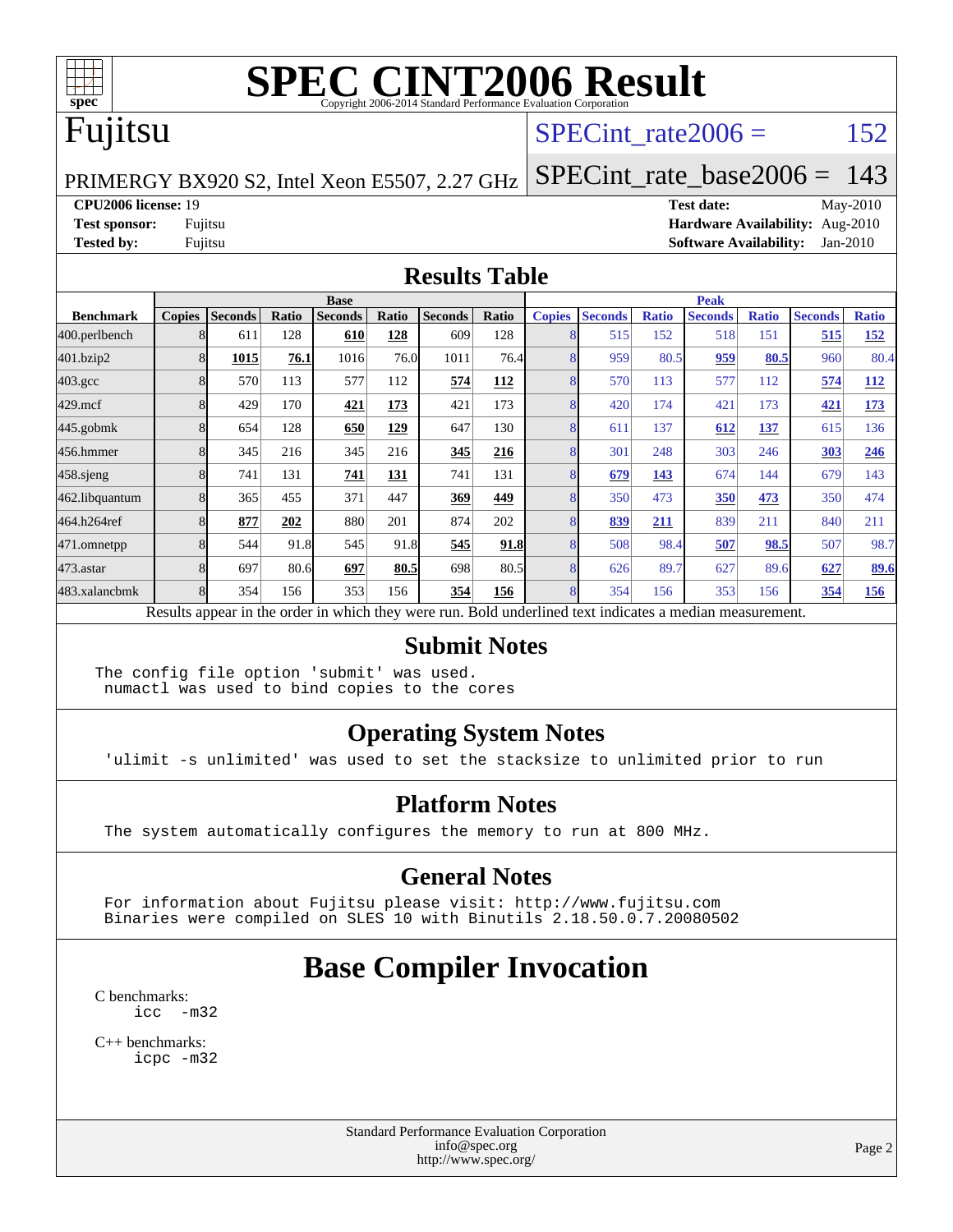

### Fujitsu

SPECint rate $2006 = 152$ 

[SPECint\\_rate\\_base2006 =](http://www.spec.org/auto/cpu2006/Docs/result-fields.html#SPECintratebase2006) 143

PRIMERGY BX920 S2, Intel Xeon E5507, 2.27 GHz

**[CPU2006 license:](http://www.spec.org/auto/cpu2006/Docs/result-fields.html#CPU2006license)** 19 **[Test date:](http://www.spec.org/auto/cpu2006/Docs/result-fields.html#Testdate)** May-2010 **[Test sponsor:](http://www.spec.org/auto/cpu2006/Docs/result-fields.html#Testsponsor)** Fujitsu **[Hardware Availability:](http://www.spec.org/auto/cpu2006/Docs/result-fields.html#HardwareAvailability)** Aug-2010 **[Tested by:](http://www.spec.org/auto/cpu2006/Docs/result-fields.html#Testedby)** Fujitsu **[Software Availability:](http://www.spec.org/auto/cpu2006/Docs/result-fields.html#SoftwareAvailability)** Jan-2010

#### **[Base Portability Flags](http://www.spec.org/auto/cpu2006/Docs/result-fields.html#BasePortabilityFlags)**

 400.perlbench: [-DSPEC\\_CPU\\_LINUX\\_IA32](http://www.spec.org/cpu2006/results/res2010q3/cpu2006-20100702-12094.flags.html#b400.perlbench_baseCPORTABILITY_DSPEC_CPU_LINUX_IA32) 462.libquantum: [-DSPEC\\_CPU\\_LINUX](http://www.spec.org/cpu2006/results/res2010q3/cpu2006-20100702-12094.flags.html#b462.libquantum_baseCPORTABILITY_DSPEC_CPU_LINUX) 483.xalancbmk: [-DSPEC\\_CPU\\_LINUX](http://www.spec.org/cpu2006/results/res2010q3/cpu2006-20100702-12094.flags.html#b483.xalancbmk_baseCXXPORTABILITY_DSPEC_CPU_LINUX)

**[Base Optimization Flags](http://www.spec.org/auto/cpu2006/Docs/result-fields.html#BaseOptimizationFlags)**

[C benchmarks](http://www.spec.org/auto/cpu2006/Docs/result-fields.html#Cbenchmarks):

[-xSSE4.2](http://www.spec.org/cpu2006/results/res2010q3/cpu2006-20100702-12094.flags.html#user_CCbase_f-xSSE42_f91528193cf0b216347adb8b939d4107) [-ipo](http://www.spec.org/cpu2006/results/res2010q3/cpu2006-20100702-12094.flags.html#user_CCbase_f-ipo) [-O3](http://www.spec.org/cpu2006/results/res2010q3/cpu2006-20100702-12094.flags.html#user_CCbase_f-O3) [-no-prec-div](http://www.spec.org/cpu2006/results/res2010q3/cpu2006-20100702-12094.flags.html#user_CCbase_f-no-prec-div) [-static](http://www.spec.org/cpu2006/results/res2010q3/cpu2006-20100702-12094.flags.html#user_CCbase_f-static) [-opt-prefetch](http://www.spec.org/cpu2006/results/res2010q3/cpu2006-20100702-12094.flags.html#user_CCbase_f-opt-prefetch)

[C++ benchmarks:](http://www.spec.org/auto/cpu2006/Docs/result-fields.html#CXXbenchmarks)

[-xSSE4.2](http://www.spec.org/cpu2006/results/res2010q3/cpu2006-20100702-12094.flags.html#user_CXXbase_f-xSSE42_f91528193cf0b216347adb8b939d4107) [-ipo](http://www.spec.org/cpu2006/results/res2010q3/cpu2006-20100702-12094.flags.html#user_CXXbase_f-ipo) [-O3](http://www.spec.org/cpu2006/results/res2010q3/cpu2006-20100702-12094.flags.html#user_CXXbase_f-O3) [-no-prec-div](http://www.spec.org/cpu2006/results/res2010q3/cpu2006-20100702-12094.flags.html#user_CXXbase_f-no-prec-div) [-opt-prefetch](http://www.spec.org/cpu2006/results/res2010q3/cpu2006-20100702-12094.flags.html#user_CXXbase_f-opt-prefetch) [-Wl,-z,muldefs](http://www.spec.org/cpu2006/results/res2010q3/cpu2006-20100702-12094.flags.html#user_CXXbase_link_force_multiple1_74079c344b956b9658436fd1b6dd3a8a) [-L/home/cmplr/usr3/alrahate/cpu2006.1.1.ic11.1/libic11.1-32bit -lsmartheap](http://www.spec.org/cpu2006/results/res2010q3/cpu2006-20100702-12094.flags.html#user_CXXbase_SmartHeap_d86dffe4a79b79ef8890d5cce17030c3)

#### **[Base Other Flags](http://www.spec.org/auto/cpu2006/Docs/result-fields.html#BaseOtherFlags)**

[C benchmarks](http://www.spec.org/auto/cpu2006/Docs/result-fields.html#Cbenchmarks):

403.gcc: [-Dalloca=\\_alloca](http://www.spec.org/cpu2006/results/res2010q3/cpu2006-20100702-12094.flags.html#b403.gcc_baseEXTRA_CFLAGS_Dalloca_be3056838c12de2578596ca5467af7f3)

#### **[Peak Compiler Invocation](http://www.spec.org/auto/cpu2006/Docs/result-fields.html#PeakCompilerInvocation)**

[C benchmarks \(except as noted below\)](http://www.spec.org/auto/cpu2006/Docs/result-fields.html#Cbenchmarksexceptasnotedbelow):

[icc -m32](http://www.spec.org/cpu2006/results/res2010q3/cpu2006-20100702-12094.flags.html#user_CCpeak_intel_icc_32bit_5ff4a39e364c98233615fdd38438c6f2)

401.bzip2: [icc -m64](http://www.spec.org/cpu2006/results/res2010q3/cpu2006-20100702-12094.flags.html#user_peakCCLD401_bzip2_intel_icc_64bit_bda6cc9af1fdbb0edc3795bac97ada53)

456.hmmer: [icc -m64](http://www.spec.org/cpu2006/results/res2010q3/cpu2006-20100702-12094.flags.html#user_peakCCLD456_hmmer_intel_icc_64bit_bda6cc9af1fdbb0edc3795bac97ada53)

458.sjeng: [icc -m64](http://www.spec.org/cpu2006/results/res2010q3/cpu2006-20100702-12094.flags.html#user_peakCCLD458_sjeng_intel_icc_64bit_bda6cc9af1fdbb0edc3795bac97ada53)

462.libquantum: [icc -m64](http://www.spec.org/cpu2006/results/res2010q3/cpu2006-20100702-12094.flags.html#user_peakCCLD462_libquantum_intel_icc_64bit_bda6cc9af1fdbb0edc3795bac97ada53)

[C++ benchmarks \(except as noted below\):](http://www.spec.org/auto/cpu2006/Docs/result-fields.html#CXXbenchmarksexceptasnotedbelow) [icpc -m32](http://www.spec.org/cpu2006/results/res2010q3/cpu2006-20100702-12094.flags.html#user_CXXpeak_intel_icpc_32bit_4e5a5ef1a53fd332b3c49e69c3330699)

473.astar: [icpc -m64](http://www.spec.org/cpu2006/results/res2010q3/cpu2006-20100702-12094.flags.html#user_peakCXXLD473_astar_intel_icpc_64bit_fc66a5337ce925472a5c54ad6a0de310)

#### **[Peak Portability Flags](http://www.spec.org/auto/cpu2006/Docs/result-fields.html#PeakPortabilityFlags)**

 400.perlbench: [-DSPEC\\_CPU\\_LINUX\\_IA32](http://www.spec.org/cpu2006/results/res2010q3/cpu2006-20100702-12094.flags.html#b400.perlbench_peakCPORTABILITY_DSPEC_CPU_LINUX_IA32) 401.bzip2: [-DSPEC\\_CPU\\_LP64](http://www.spec.org/cpu2006/results/res2010q3/cpu2006-20100702-12094.flags.html#suite_peakCPORTABILITY401_bzip2_DSPEC_CPU_LP64)

Continued on next page

Standard Performance Evaluation Corporation [info@spec.org](mailto:info@spec.org) <http://www.spec.org/>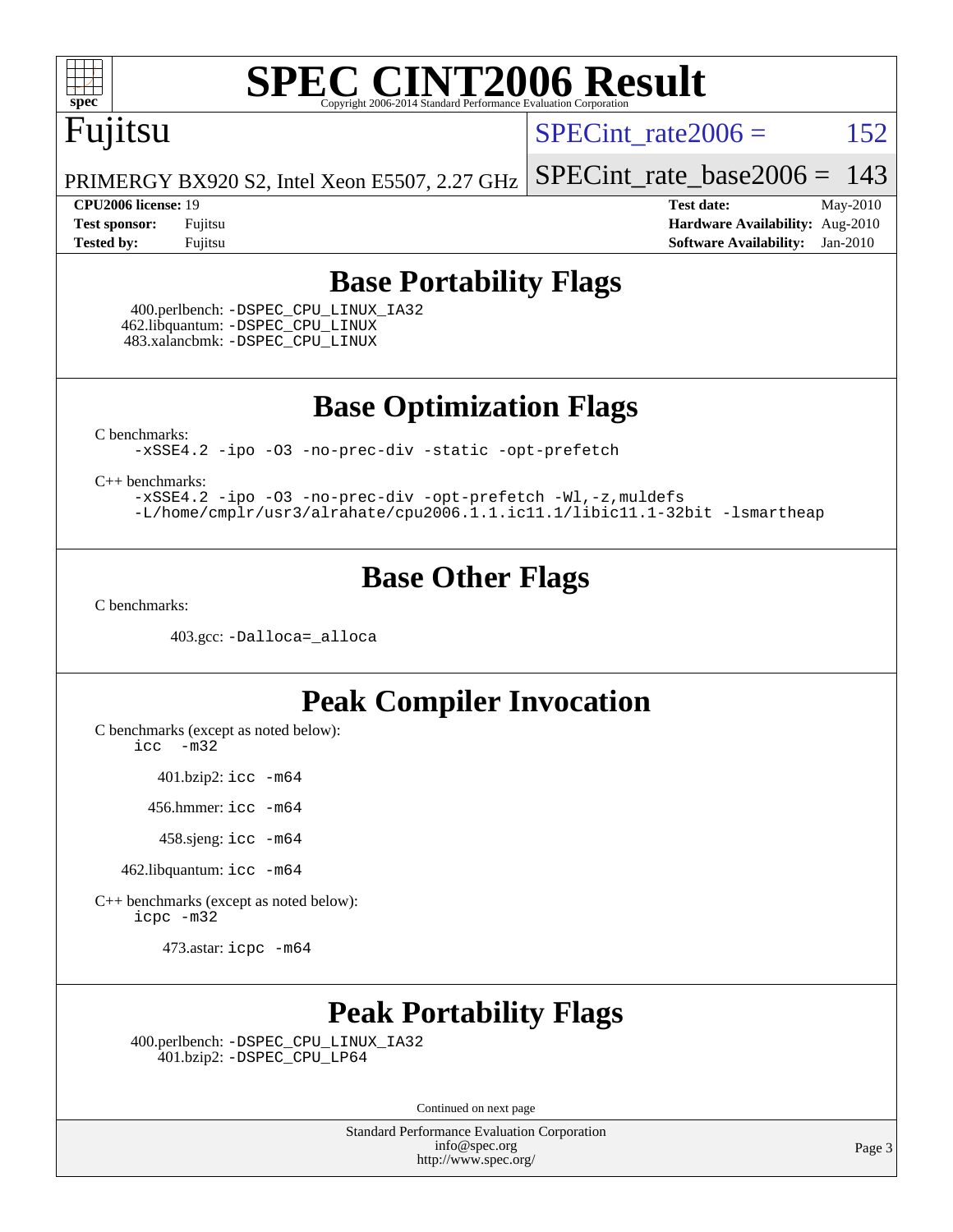

# Fujitsu

SPECint rate $2006 = 152$ 

[SPECint\\_rate\\_base2006 =](http://www.spec.org/auto/cpu2006/Docs/result-fields.html#SPECintratebase2006)  $143$ 

PRIMERGY BX920 S2, Intel Xeon E5507, 2.27 GHz

**[CPU2006 license:](http://www.spec.org/auto/cpu2006/Docs/result-fields.html#CPU2006license)** 19 **[Test date:](http://www.spec.org/auto/cpu2006/Docs/result-fields.html#Testdate)** May-2010 **[Test sponsor:](http://www.spec.org/auto/cpu2006/Docs/result-fields.html#Testsponsor)** Fujitsu **[Hardware Availability:](http://www.spec.org/auto/cpu2006/Docs/result-fields.html#HardwareAvailability)** Aug-2010 **[Tested by:](http://www.spec.org/auto/cpu2006/Docs/result-fields.html#Testedby)** Fujitsu **[Software Availability:](http://www.spec.org/auto/cpu2006/Docs/result-fields.html#SoftwareAvailability)** Jan-2010

### **[Peak Portability Flags \(Continued\)](http://www.spec.org/auto/cpu2006/Docs/result-fields.html#PeakPortabilityFlags)**

 456.hmmer: [-DSPEC\\_CPU\\_LP64](http://www.spec.org/cpu2006/results/res2010q3/cpu2006-20100702-12094.flags.html#suite_peakCPORTABILITY456_hmmer_DSPEC_CPU_LP64) 458.sjeng: [-DSPEC\\_CPU\\_LP64](http://www.spec.org/cpu2006/results/res2010q3/cpu2006-20100702-12094.flags.html#suite_peakCPORTABILITY458_sjeng_DSPEC_CPU_LP64) 462.libquantum: [-DSPEC\\_CPU\\_LP64](http://www.spec.org/cpu2006/results/res2010q3/cpu2006-20100702-12094.flags.html#suite_peakCPORTABILITY462_libquantum_DSPEC_CPU_LP64) [-DSPEC\\_CPU\\_LINUX](http://www.spec.org/cpu2006/results/res2010q3/cpu2006-20100702-12094.flags.html#b462.libquantum_peakCPORTABILITY_DSPEC_CPU_LINUX) 473.astar: [-DSPEC\\_CPU\\_LP64](http://www.spec.org/cpu2006/results/res2010q3/cpu2006-20100702-12094.flags.html#suite_peakCXXPORTABILITY473_astar_DSPEC_CPU_LP64) 483.xalancbmk: [-DSPEC\\_CPU\\_LINUX](http://www.spec.org/cpu2006/results/res2010q3/cpu2006-20100702-12094.flags.html#b483.xalancbmk_peakCXXPORTABILITY_DSPEC_CPU_LINUX)

#### **[Peak Optimization Flags](http://www.spec.org/auto/cpu2006/Docs/result-fields.html#PeakOptimizationFlags)**

[C benchmarks](http://www.spec.org/auto/cpu2006/Docs/result-fields.html#Cbenchmarks):

Standard Performance Evaluation Corporation [info@spec.org](mailto:info@spec.org) <http://www.spec.org/> Page 4 400.perlbench: [-xSSE4.2](http://www.spec.org/cpu2006/results/res2010q3/cpu2006-20100702-12094.flags.html#user_peakPASS2_CFLAGSPASS2_LDCFLAGS400_perlbench_f-xSSE42_f91528193cf0b216347adb8b939d4107)(pass 2) [-prof-gen](http://www.spec.org/cpu2006/results/res2010q3/cpu2006-20100702-12094.flags.html#user_peakPASS1_CFLAGSPASS1_LDCFLAGS400_perlbench_prof_gen_e43856698f6ca7b7e442dfd80e94a8fc)(pass 1) [-ipo](http://www.spec.org/cpu2006/results/res2010q3/cpu2006-20100702-12094.flags.html#user_peakPASS2_CFLAGSPASS2_LDCFLAGS400_perlbench_f-ipo)(pass 2)  $-03$ (pass 2)  $-$ no-prec-div(pass 2)  $-$ static(pass 2) [-prof-use](http://www.spec.org/cpu2006/results/res2010q3/cpu2006-20100702-12094.flags.html#user_peakPASS2_CFLAGSPASS2_LDCFLAGS400_perlbench_prof_use_bccf7792157ff70d64e32fe3e1250b55)(pass 2) [-ansi-alias](http://www.spec.org/cpu2006/results/res2010q3/cpu2006-20100702-12094.flags.html#user_peakCOPTIMIZE400_perlbench_f-ansi-alias) 401.bzip2: [-xSSE4.2](http://www.spec.org/cpu2006/results/res2010q3/cpu2006-20100702-12094.flags.html#user_peakPASS2_CFLAGSPASS2_LDCFLAGS401_bzip2_f-xSSE42_f91528193cf0b216347adb8b939d4107)(pass 2) [-prof-gen](http://www.spec.org/cpu2006/results/res2010q3/cpu2006-20100702-12094.flags.html#user_peakPASS1_CFLAGSPASS1_LDCFLAGS401_bzip2_prof_gen_e43856698f6ca7b7e442dfd80e94a8fc)(pass 1) [-ipo](http://www.spec.org/cpu2006/results/res2010q3/cpu2006-20100702-12094.flags.html#user_peakPASS2_CFLAGSPASS2_LDCFLAGS401_bzip2_f-ipo)(pass 2) [-O3](http://www.spec.org/cpu2006/results/res2010q3/cpu2006-20100702-12094.flags.html#user_peakPASS2_CFLAGSPASS2_LDCFLAGS401_bzip2_f-O3)(pass 2) [-no-prec-div](http://www.spec.org/cpu2006/results/res2010q3/cpu2006-20100702-12094.flags.html#user_peakPASS2_CFLAGSPASS2_LDCFLAGS401_bzip2_f-no-prec-div)(pass 2) [-static](http://www.spec.org/cpu2006/results/res2010q3/cpu2006-20100702-12094.flags.html#user_peakPASS2_CFLAGSPASS2_LDCFLAGS401_bzip2_f-static)(pass 2) [-prof-use](http://www.spec.org/cpu2006/results/res2010q3/cpu2006-20100702-12094.flags.html#user_peakPASS2_CFLAGSPASS2_LDCFLAGS401_bzip2_prof_use_bccf7792157ff70d64e32fe3e1250b55)(pass 2) [-opt-prefetch](http://www.spec.org/cpu2006/results/res2010q3/cpu2006-20100702-12094.flags.html#user_peakCOPTIMIZE401_bzip2_f-opt-prefetch) [-ansi-alias](http://www.spec.org/cpu2006/results/res2010q3/cpu2006-20100702-12094.flags.html#user_peakCOPTIMIZE401_bzip2_f-ansi-alias) [-auto-ilp32](http://www.spec.org/cpu2006/results/res2010q3/cpu2006-20100702-12094.flags.html#user_peakCOPTIMIZE401_bzip2_f-auto-ilp32)  $403.\text{gcc: basepeak}$  = yes 429.mcf: [-xSSE4.2](http://www.spec.org/cpu2006/results/res2010q3/cpu2006-20100702-12094.flags.html#user_peakCOPTIMIZE429_mcf_f-xSSE42_f91528193cf0b216347adb8b939d4107) [-ipo](http://www.spec.org/cpu2006/results/res2010q3/cpu2006-20100702-12094.flags.html#user_peakCOPTIMIZE429_mcf_f-ipo) [-O3](http://www.spec.org/cpu2006/results/res2010q3/cpu2006-20100702-12094.flags.html#user_peakCOPTIMIZE429_mcf_f-O3) [-no-prec-div](http://www.spec.org/cpu2006/results/res2010q3/cpu2006-20100702-12094.flags.html#user_peakCOPTIMIZE429_mcf_f-no-prec-div) [-static](http://www.spec.org/cpu2006/results/res2010q3/cpu2006-20100702-12094.flags.html#user_peakCOPTIMIZE429_mcf_f-static) [-opt-prefetch](http://www.spec.org/cpu2006/results/res2010q3/cpu2006-20100702-12094.flags.html#user_peakCOPTIMIZE429_mcf_f-opt-prefetch) 445.gobmk: [-xSSE4.2](http://www.spec.org/cpu2006/results/res2010q3/cpu2006-20100702-12094.flags.html#user_peakPASS2_CFLAGSPASS2_LDCFLAGS445_gobmk_f-xSSE42_f91528193cf0b216347adb8b939d4107)(pass 2) [-prof-gen](http://www.spec.org/cpu2006/results/res2010q3/cpu2006-20100702-12094.flags.html#user_peakPASS1_CFLAGSPASS1_LDCFLAGS445_gobmk_prof_gen_e43856698f6ca7b7e442dfd80e94a8fc)(pass 1) [-prof-use](http://www.spec.org/cpu2006/results/res2010q3/cpu2006-20100702-12094.flags.html#user_peakPASS2_CFLAGSPASS2_LDCFLAGS445_gobmk_prof_use_bccf7792157ff70d64e32fe3e1250b55)(pass 2) [-O2](http://www.spec.org/cpu2006/results/res2010q3/cpu2006-20100702-12094.flags.html#user_peakCOPTIMIZE445_gobmk_f-O2) [-ipo](http://www.spec.org/cpu2006/results/res2010q3/cpu2006-20100702-12094.flags.html#user_peakCOPTIMIZE445_gobmk_f-ipo) [-no-prec-div](http://www.spec.org/cpu2006/results/res2010q3/cpu2006-20100702-12094.flags.html#user_peakCOPTIMIZE445_gobmk_f-no-prec-div) [-ansi-alias](http://www.spec.org/cpu2006/results/res2010q3/cpu2006-20100702-12094.flags.html#user_peakCOPTIMIZE445_gobmk_f-ansi-alias) 456.hmmer: [-xSSE4.2](http://www.spec.org/cpu2006/results/res2010q3/cpu2006-20100702-12094.flags.html#user_peakCOPTIMIZE456_hmmer_f-xSSE42_f91528193cf0b216347adb8b939d4107) [-ipo](http://www.spec.org/cpu2006/results/res2010q3/cpu2006-20100702-12094.flags.html#user_peakCOPTIMIZE456_hmmer_f-ipo) [-O3](http://www.spec.org/cpu2006/results/res2010q3/cpu2006-20100702-12094.flags.html#user_peakCOPTIMIZE456_hmmer_f-O3) [-no-prec-div](http://www.spec.org/cpu2006/results/res2010q3/cpu2006-20100702-12094.flags.html#user_peakCOPTIMIZE456_hmmer_f-no-prec-div) [-static](http://www.spec.org/cpu2006/results/res2010q3/cpu2006-20100702-12094.flags.html#user_peakCOPTIMIZE456_hmmer_f-static) [-unroll2](http://www.spec.org/cpu2006/results/res2010q3/cpu2006-20100702-12094.flags.html#user_peakCOPTIMIZE456_hmmer_f-unroll_784dae83bebfb236979b41d2422d7ec2) [-ansi-alias](http://www.spec.org/cpu2006/results/res2010q3/cpu2006-20100702-12094.flags.html#user_peakCOPTIMIZE456_hmmer_f-ansi-alias) [-auto-ilp32](http://www.spec.org/cpu2006/results/res2010q3/cpu2006-20100702-12094.flags.html#user_peakCOPTIMIZE456_hmmer_f-auto-ilp32) 458.sjeng: [-xSSE4.2](http://www.spec.org/cpu2006/results/res2010q3/cpu2006-20100702-12094.flags.html#user_peakPASS2_CFLAGSPASS2_LDCFLAGS458_sjeng_f-xSSE42_f91528193cf0b216347adb8b939d4107)(pass 2) [-prof-gen](http://www.spec.org/cpu2006/results/res2010q3/cpu2006-20100702-12094.flags.html#user_peakPASS1_CFLAGSPASS1_LDCFLAGS458_sjeng_prof_gen_e43856698f6ca7b7e442dfd80e94a8fc)(pass 1) [-ipo](http://www.spec.org/cpu2006/results/res2010q3/cpu2006-20100702-12094.flags.html#user_peakPASS2_CFLAGSPASS2_LDCFLAGS458_sjeng_f-ipo)(pass 2) [-O3](http://www.spec.org/cpu2006/results/res2010q3/cpu2006-20100702-12094.flags.html#user_peakPASS2_CFLAGSPASS2_LDCFLAGS458_sjeng_f-O3)(pass 2) [-no-prec-div](http://www.spec.org/cpu2006/results/res2010q3/cpu2006-20100702-12094.flags.html#user_peakPASS2_CFLAGSPASS2_LDCFLAGS458_sjeng_f-no-prec-div)(pass 2) [-static](http://www.spec.org/cpu2006/results/res2010q3/cpu2006-20100702-12094.flags.html#user_peakPASS2_CFLAGSPASS2_LDCFLAGS458_sjeng_f-static)(pass 2) [-prof-use](http://www.spec.org/cpu2006/results/res2010q3/cpu2006-20100702-12094.flags.html#user_peakPASS2_CFLAGSPASS2_LDCFLAGS458_sjeng_prof_use_bccf7792157ff70d64e32fe3e1250b55)(pass 2) [-unroll4](http://www.spec.org/cpu2006/results/res2010q3/cpu2006-20100702-12094.flags.html#user_peakCOPTIMIZE458_sjeng_f-unroll_4e5e4ed65b7fd20bdcd365bec371b81f) [-auto-ilp32](http://www.spec.org/cpu2006/results/res2010q3/cpu2006-20100702-12094.flags.html#user_peakCOPTIMIZE458_sjeng_f-auto-ilp32) 462.libquantum: [-xSSE4.2](http://www.spec.org/cpu2006/results/res2010q3/cpu2006-20100702-12094.flags.html#user_peakCOPTIMIZE462_libquantum_f-xSSE42_f91528193cf0b216347adb8b939d4107) [-ipo](http://www.spec.org/cpu2006/results/res2010q3/cpu2006-20100702-12094.flags.html#user_peakCOPTIMIZE462_libquantum_f-ipo) [-O3](http://www.spec.org/cpu2006/results/res2010q3/cpu2006-20100702-12094.flags.html#user_peakCOPTIMIZE462_libquantum_f-O3) [-no-prec-div](http://www.spec.org/cpu2006/results/res2010q3/cpu2006-20100702-12094.flags.html#user_peakCOPTIMIZE462_libquantum_f-no-prec-div) [-static](http://www.spec.org/cpu2006/results/res2010q3/cpu2006-20100702-12094.flags.html#user_peakCOPTIMIZE462_libquantum_f-static) [-auto-ilp32](http://www.spec.org/cpu2006/results/res2010q3/cpu2006-20100702-12094.flags.html#user_peakCOPTIMIZE462_libquantum_f-auto-ilp32) [-opt-prefetch](http://www.spec.org/cpu2006/results/res2010q3/cpu2006-20100702-12094.flags.html#user_peakCOPTIMIZE462_libquantum_f-opt-prefetch) 464.h264ref: [-xSSE4.2](http://www.spec.org/cpu2006/results/res2010q3/cpu2006-20100702-12094.flags.html#user_peakPASS2_CFLAGSPASS2_LDCFLAGS464_h264ref_f-xSSE42_f91528193cf0b216347adb8b939d4107)(pass 2) [-prof-gen](http://www.spec.org/cpu2006/results/res2010q3/cpu2006-20100702-12094.flags.html#user_peakPASS1_CFLAGSPASS1_LDCFLAGS464_h264ref_prof_gen_e43856698f6ca7b7e442dfd80e94a8fc)(pass 1) [-ipo](http://www.spec.org/cpu2006/results/res2010q3/cpu2006-20100702-12094.flags.html#user_peakPASS2_CFLAGSPASS2_LDCFLAGS464_h264ref_f-ipo)(pass 2) [-O3](http://www.spec.org/cpu2006/results/res2010q3/cpu2006-20100702-12094.flags.html#user_peakPASS2_CFLAGSPASS2_LDCFLAGS464_h264ref_f-O3)(pass 2) [-no-prec-div](http://www.spec.org/cpu2006/results/res2010q3/cpu2006-20100702-12094.flags.html#user_peakPASS2_CFLAGSPASS2_LDCFLAGS464_h264ref_f-no-prec-div)(pass 2) [-static](http://www.spec.org/cpu2006/results/res2010q3/cpu2006-20100702-12094.flags.html#user_peakPASS2_CFLAGSPASS2_LDCFLAGS464_h264ref_f-static)(pass 2) [-prof-use](http://www.spec.org/cpu2006/results/res2010q3/cpu2006-20100702-12094.flags.html#user_peakPASS2_CFLAGSPASS2_LDCFLAGS464_h264ref_prof_use_bccf7792157ff70d64e32fe3e1250b55)(pass 2) [-unroll2](http://www.spec.org/cpu2006/results/res2010q3/cpu2006-20100702-12094.flags.html#user_peakCOPTIMIZE464_h264ref_f-unroll_784dae83bebfb236979b41d2422d7ec2) [-ansi-alias](http://www.spec.org/cpu2006/results/res2010q3/cpu2006-20100702-12094.flags.html#user_peakCOPTIMIZE464_h264ref_f-ansi-alias) [C++ benchmarks:](http://www.spec.org/auto/cpu2006/Docs/result-fields.html#CXXbenchmarks) 471.omnetpp: [-xSSE4.2](http://www.spec.org/cpu2006/results/res2010q3/cpu2006-20100702-12094.flags.html#user_peakPASS2_CXXFLAGSPASS2_LDCXXFLAGS471_omnetpp_f-xSSE42_f91528193cf0b216347adb8b939d4107)(pass 2) [-prof-gen](http://www.spec.org/cpu2006/results/res2010q3/cpu2006-20100702-12094.flags.html#user_peakPASS1_CXXFLAGSPASS1_LDCXXFLAGS471_omnetpp_prof_gen_e43856698f6ca7b7e442dfd80e94a8fc)(pass 1) [-ipo](http://www.spec.org/cpu2006/results/res2010q3/cpu2006-20100702-12094.flags.html#user_peakPASS2_CXXFLAGSPASS2_LDCXXFLAGS471_omnetpp_f-ipo)(pass 2) [-O3](http://www.spec.org/cpu2006/results/res2010q3/cpu2006-20100702-12094.flags.html#user_peakPASS2_CXXFLAGSPASS2_LDCXXFLAGS471_omnetpp_f-O3)(pass 2) [-no-prec-div](http://www.spec.org/cpu2006/results/res2010q3/cpu2006-20100702-12094.flags.html#user_peakPASS2_CXXFLAGSPASS2_LDCXXFLAGS471_omnetpp_f-no-prec-div)(pass 2) [-prof-use](http://www.spec.org/cpu2006/results/res2010q3/cpu2006-20100702-12094.flags.html#user_peakPASS2_CXXFLAGSPASS2_LDCXXFLAGS471_omnetpp_prof_use_bccf7792157ff70d64e32fe3e1250b55)(pass 2) [-ansi-alias](http://www.spec.org/cpu2006/results/res2010q3/cpu2006-20100702-12094.flags.html#user_peakCXXOPTIMIZE471_omnetpp_f-ansi-alias) [-opt-ra-region-strategy=block](http://www.spec.org/cpu2006/results/res2010q3/cpu2006-20100702-12094.flags.html#user_peakCXXOPTIMIZE471_omnetpp_f-opt-ra-region-strategy-block_a0a37c372d03933b2a18d4af463c1f69) [-Wl,-z,muldefs](http://www.spec.org/cpu2006/results/res2010q3/cpu2006-20100702-12094.flags.html#user_peakEXTRA_LDFLAGS471_omnetpp_link_force_multiple1_74079c344b956b9658436fd1b6dd3a8a) [-L/home/cmplr/usr3/alrahate/cpu2006.1.1.ic11.1/libic11.1-32bit -lsmartheap](http://www.spec.org/cpu2006/results/res2010q3/cpu2006-20100702-12094.flags.html#user_peakEXTRA_LIBS471_omnetpp_SmartHeap_d86dffe4a79b79ef8890d5cce17030c3)  $473.\text{astar: } -xSSE4$ .  $2(\text{pass 2})$   $-\text{prof-gen}(\text{pass 1})$   $-i\text{po}(\text{pass 2})$ [-O3](http://www.spec.org/cpu2006/results/res2010q3/cpu2006-20100702-12094.flags.html#user_peakPASS2_CXXFLAGSPASS2_LDCXXFLAGS473_astar_f-O3)(pass 2) [-no-prec-div](http://www.spec.org/cpu2006/results/res2010q3/cpu2006-20100702-12094.flags.html#user_peakPASS2_CXXFLAGSPASS2_LDCXXFLAGS473_astar_f-no-prec-div)(pass 2) [-prof-use](http://www.spec.org/cpu2006/results/res2010q3/cpu2006-20100702-12094.flags.html#user_peakPASS2_CXXFLAGSPASS2_LDCXXFLAGS473_astar_prof_use_bccf7792157ff70d64e32fe3e1250b55)(pass 2) [-ansi-alias](http://www.spec.org/cpu2006/results/res2010q3/cpu2006-20100702-12094.flags.html#user_peakCXXOPTIMIZE473_astar_f-ansi-alias) [-opt-ra-region-strategy=routine](http://www.spec.org/cpu2006/results/res2010q3/cpu2006-20100702-12094.flags.html#user_peakCXXOPTIMIZE473_astar_f-opt-ra-region-strategy-routine_ba086ea3b1d46a52e1238e2ca173ed44) [-Wl,-z,muldefs](http://www.spec.org/cpu2006/results/res2010q3/cpu2006-20100702-12094.flags.html#user_peakEXTRA_LDFLAGS473_astar_link_force_multiple1_74079c344b956b9658436fd1b6dd3a8a) Continued on next page